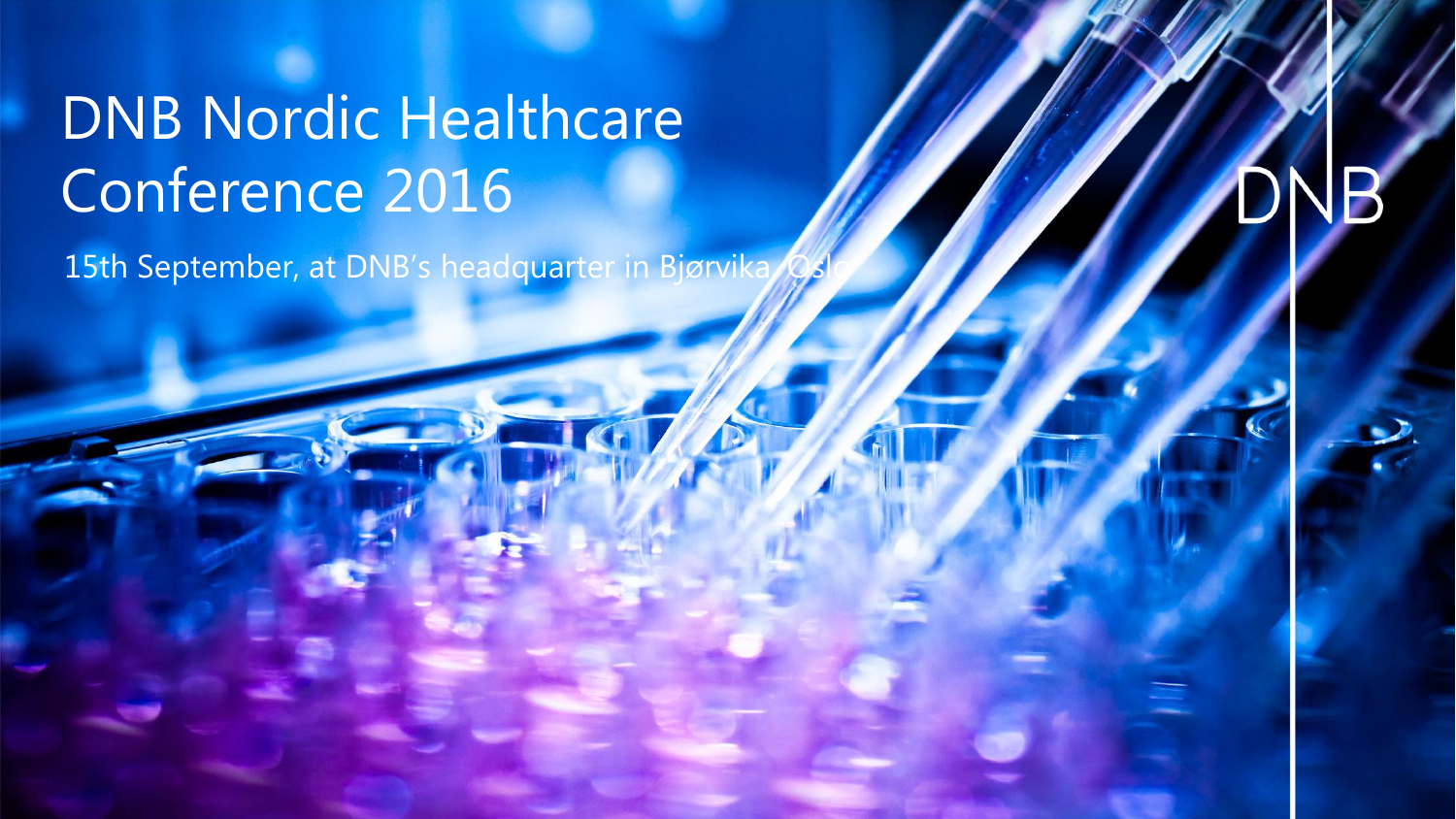### About the conference

- We are pleased to invite you to our Seventh annual Nordic Healthcare Conference.
	- The conference consists of three parts; the listed Session, the venture Session and the DNB Healthcare Prize.
	- Listed Session
		- Companies will present themselves and institutional investors will have the opportunity to meet senior executives in one-toone sessions.
	- Venture Session
		- Arranged by DNB and organized together with health technology cluster Oslo MedTech, gives the 20 most promising healthcare startups the opportunity to present themselves to investors and potential partners.
	- DNB Healthcare Prize
		- For the second year in a row, the DNB Healthcare Prize will be presented at the Nordic Healthcare Conference. DNB wishes to contribute to an industry in growth in Norway and has established a healthcare prize for early-stage healthcare companies within pharmaceuticals, biotech, medtech and diagnostics.
		- In the final, on 15 December, six finalists will have the chance to win NOK 1 million! The audience is invited to vote for their favorite candidate. Please join us and our CEO, Rune Bjerke, when we announce the winner of the DNB Healthcare Prize 2016.
- *Please notice that the registration for the DNB Nordic Healthcare Conference 2016 will open at the end of October.*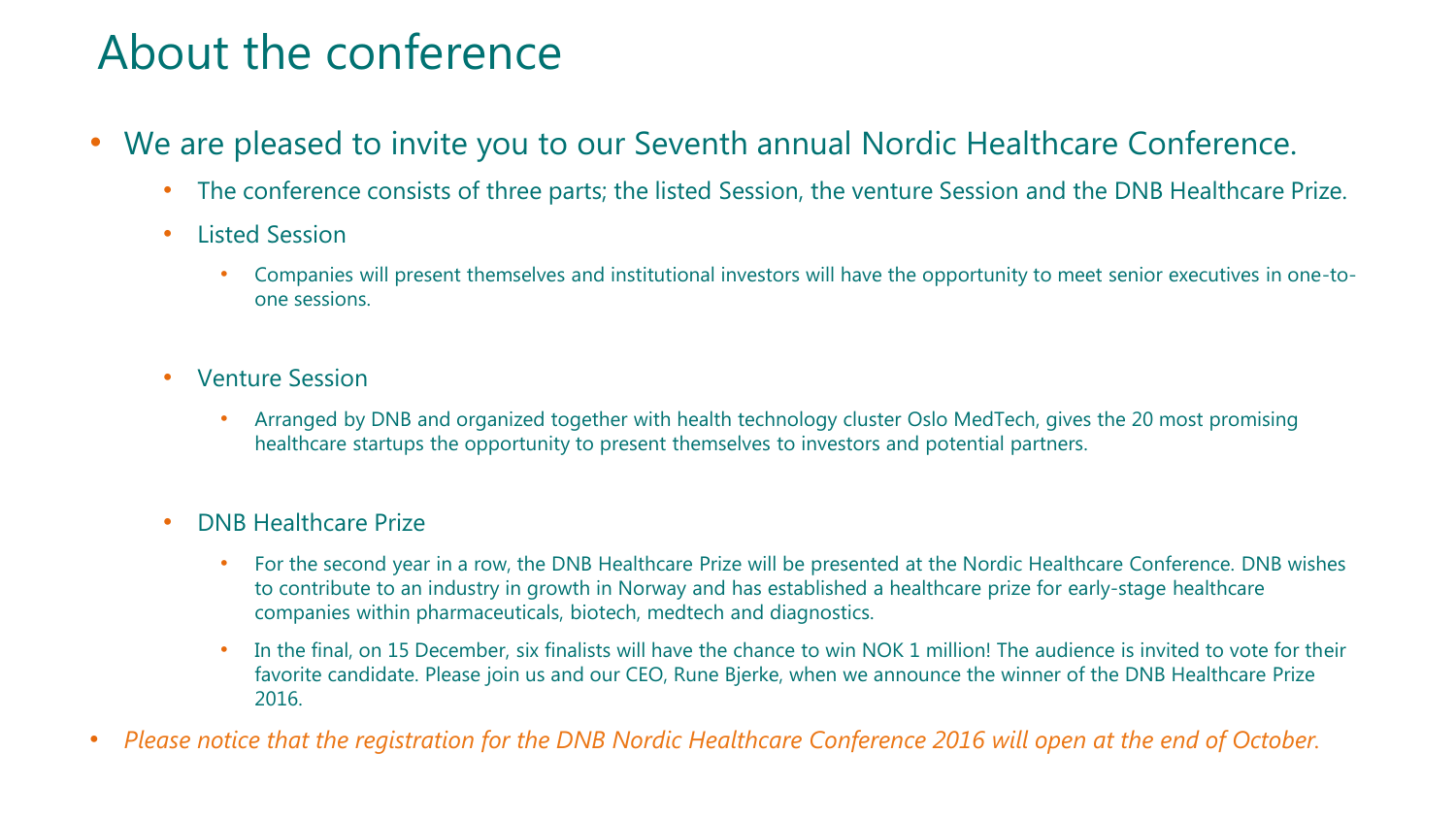# DNB Healthcare Prize 2016 Award NOK 1 million

DNB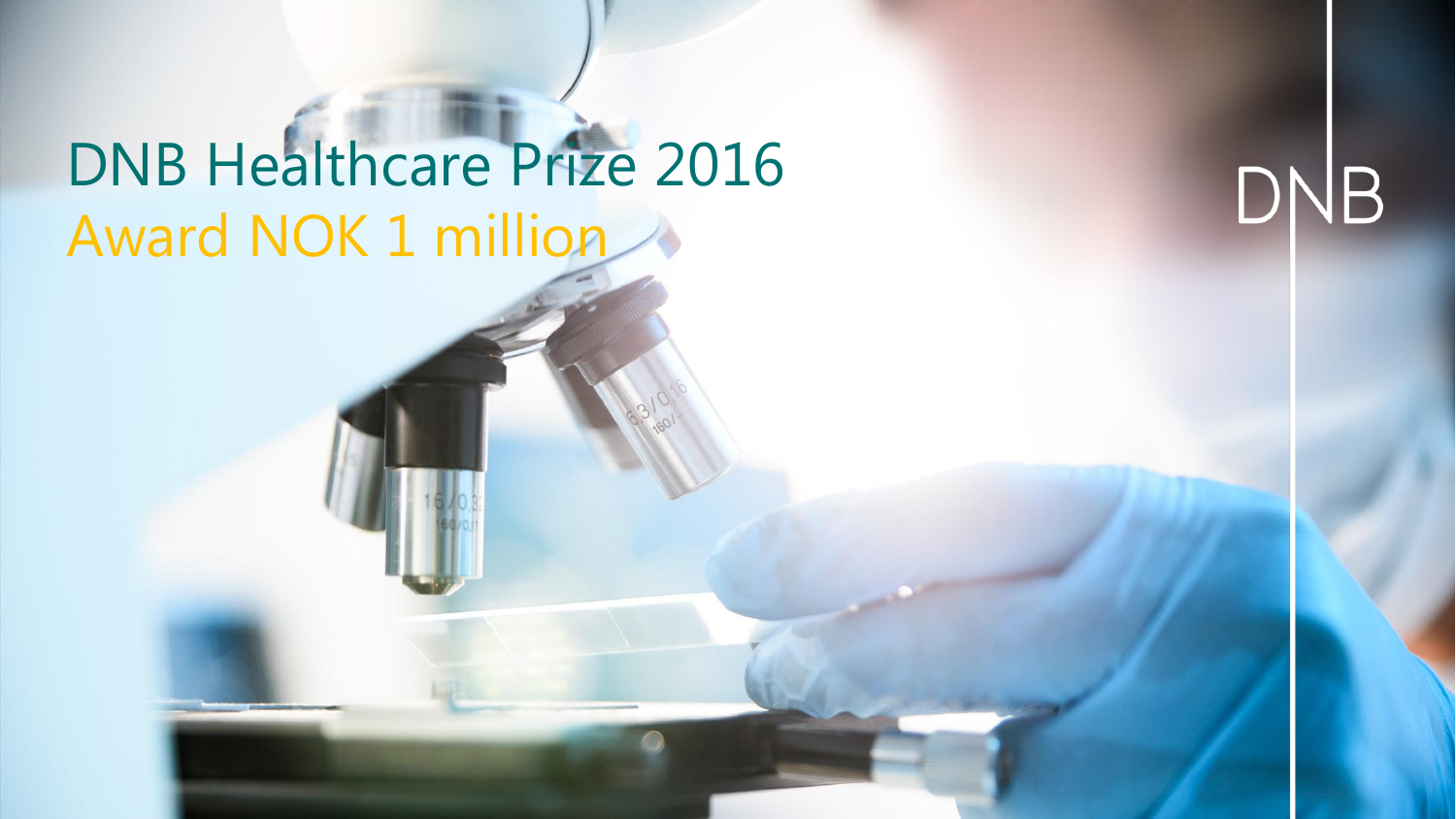### About the DNB Healthcare Prize 2016

- For the second year in a row, the DNB Healthcare Prize will be presented at the DNB Nordic Healthcare Conference. DNB wishes to contribute to an industry in growth in Norway and has established a healthcare prize for early-stage healthcare companies. Participate and have the chance to win NOK 1 million.
- **Who can apply?**
	- Norwegian companies within:
		- **Pharmaceuticals** Biotech **Diagnostics** Medtech eHealth
	- The company must be in a development phase and can not be listed on a stock exchange.
- **Application deadline: 26th October**
- **The process of selecting the winner will carry thorough as follows:**
	- 1) 10 November: 12 candidates will be chosen by a jury og move on to the Semi-finals.
	- 2) 17 November: Semi-finals at Oslo Cancer Cluster Incubator. *Six-minute pitch/investor presentation to a jury .*The jury will choose 6 candidates that will move on to the final, 15 December.
	- 3) 6-8 December: Course in presentation skills.
	- 4) 15 December: Final at the DNB Nordic Healthcare Conference at DNB's headquarters in Bjørvika, Oslo. *Six-minute pitch/investor presentation to a jury and an audience.*
	- 5) The reward, 1 mill NOK, will be handed out by DNB's CEO Rune Bjerke to the winner for the DNB Healthcare Prize 2016.
- [Read more about the competition and apply](https://www.dnb.no/healthcareprize)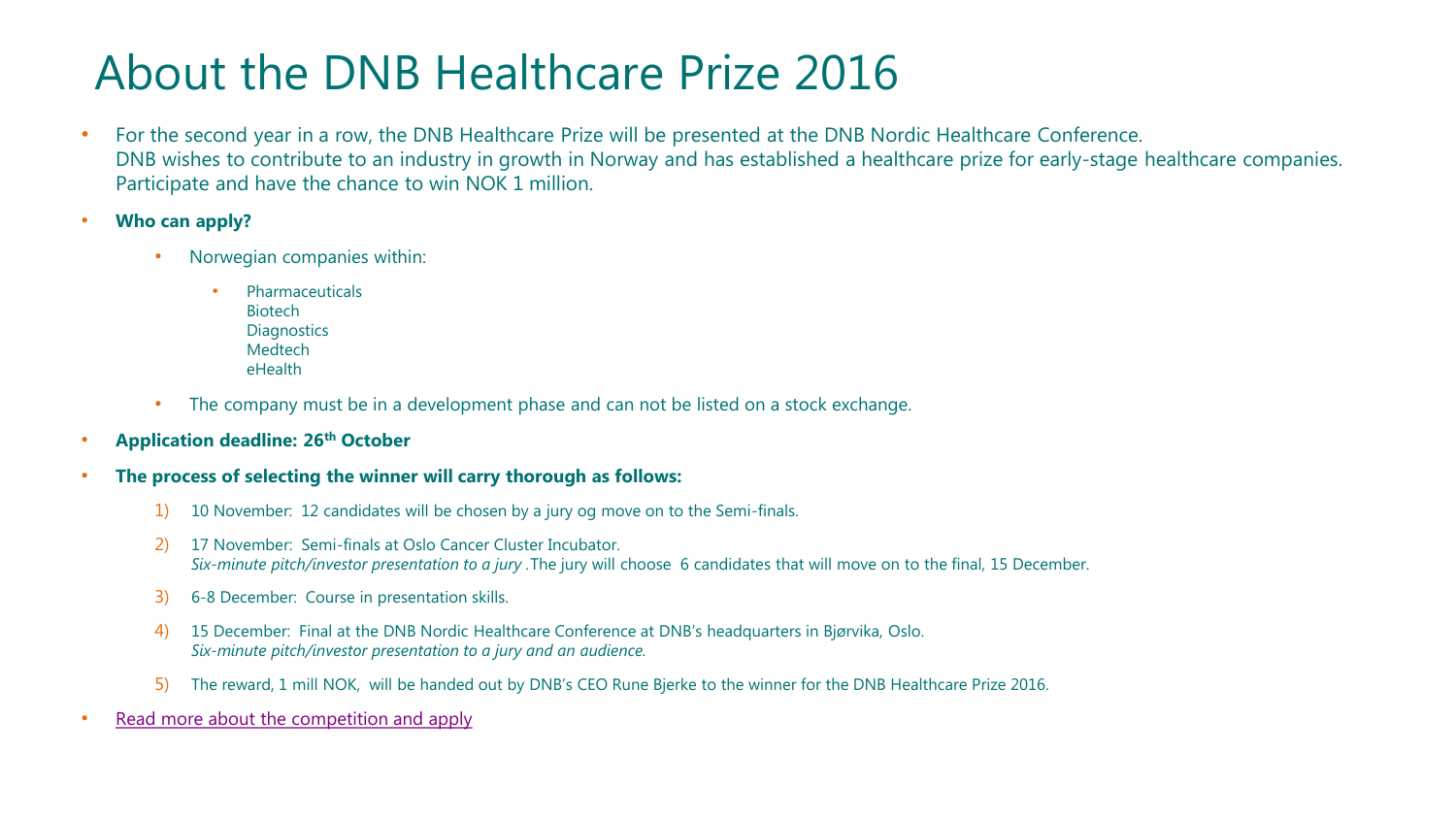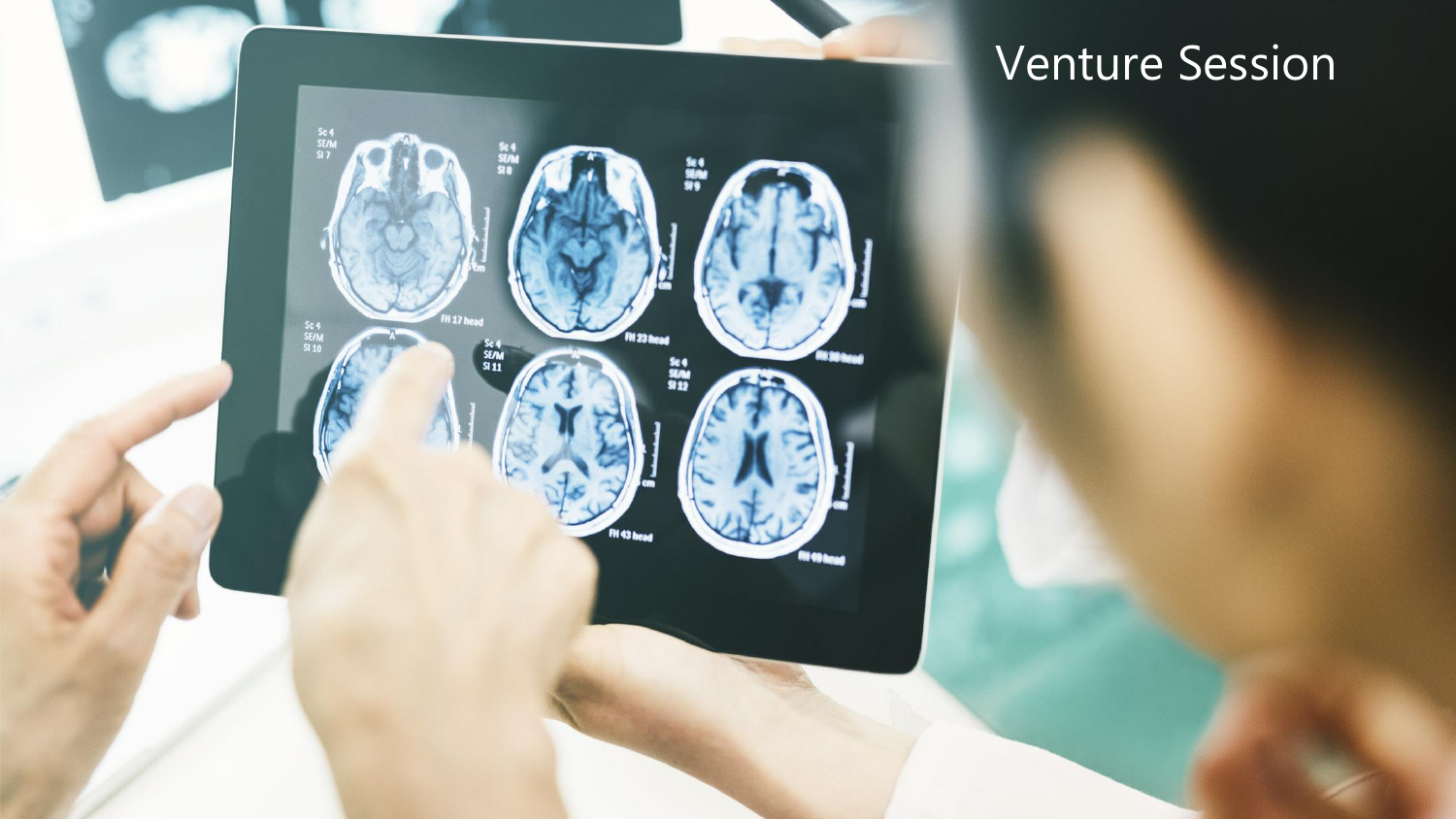#### About the Venture Session

- Venture Session 2016 at DNB Nordic Healthcare Conference, organized by DNB together with the technology cluster Oslo MedTech, is a unique opportunity to meet interested investors.
- **Who can apply?**
	- Norwegian companies within:
		- Medtech
		- Biotech
		- Diagnostics
		- Pharmaceuticals
		- Digital Health

The company must be in a development phase and cannot be listed on a stock exchange. Companies engaged in nutrition, animals, marine technology, care services and hospital administration do not meet the application criteria.

- **Application deadline: 26th October**
- **The process of selecting the winner will carry through as follows:**
	- 1) 10 November: 20 companies will be chosen by a jury.
	- 2) 6-8 December: Course in presentation skills.
	- 3) 15 December: The 20 most promising healthcare startups will get the opportunity to present themselves to investors and potential partners.
- [Read more about the Venture Session and apply](https://www.dnb.no/dnb/healthcare/conference)